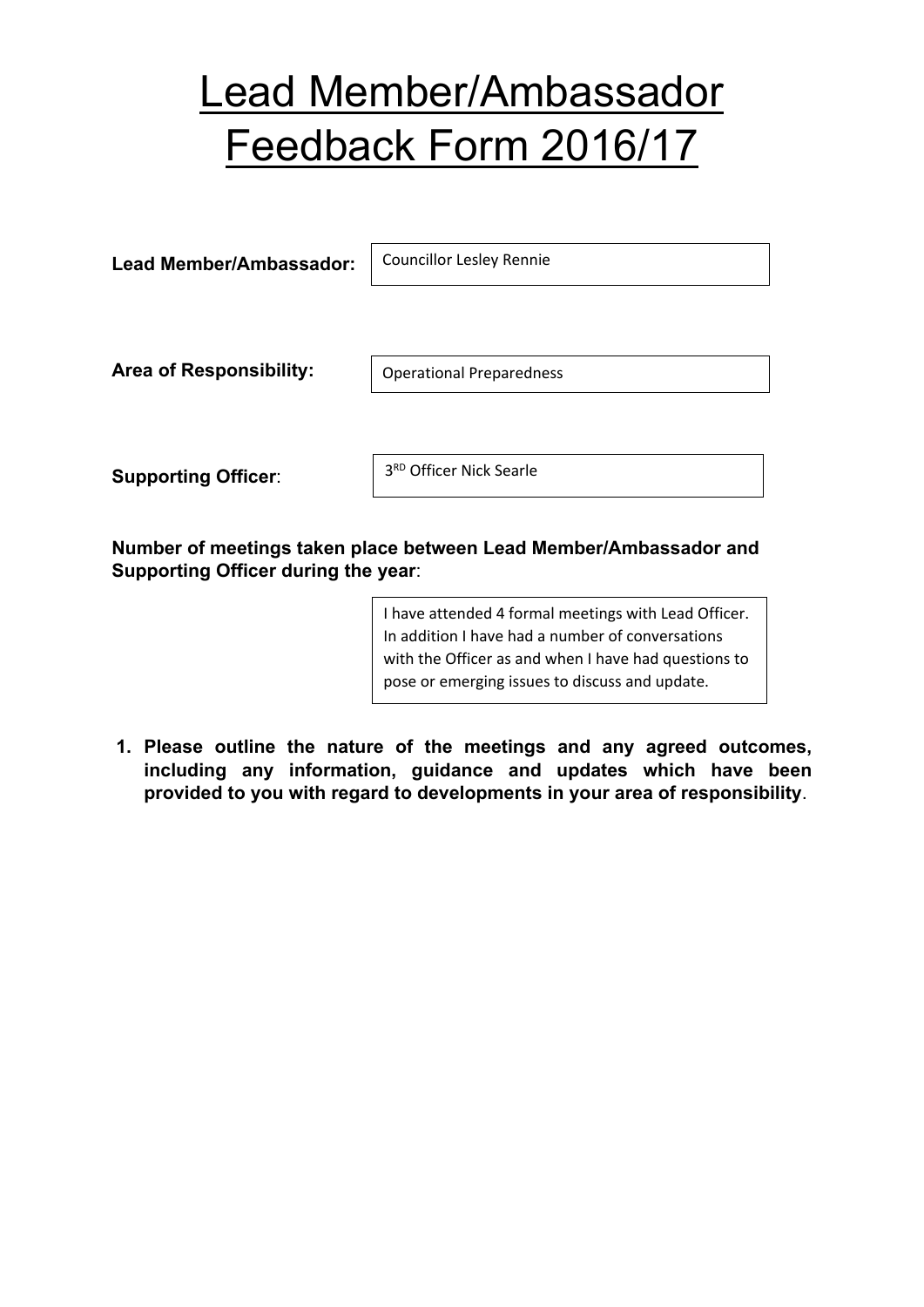| <b>Outline Nature of</b><br><b>Meetings:</b> | The meetings have all taken place at SHQ, giving an update on<br>delivery against Functional Plan objectives. Minutes have been<br>taken and provide a clear record of discussions that have taken<br>place, around the following topics:<br>Operational Incidents<br><b>Fire Control</b><br>$\bullet$<br><b>National Resilience and NRAT</b><br>$\bullet$<br>Operational Intelligence<br>$\bullet$<br><b>Operational Planning</b><br>$\bullet$<br><b>TDA Development</b><br>$\bullet$<br><b>Marine Unit</b><br>$\bullet$<br>Collaboration<br>$\bullet$<br><b>Review of Specialist Support Appliances</b><br>٠<br>Search & Rescue Team                                                                                                                                                                |
|----------------------------------------------|-------------------------------------------------------------------------------------------------------------------------------------------------------------------------------------------------------------------------------------------------------------------------------------------------------------------------------------------------------------------------------------------------------------------------------------------------------------------------------------------------------------------------------------------------------------------------------------------------------------------------------------------------------------------------------------------------------------------------------------------------------------------------------------------------------|
|                                              | <b>Firefighter Recruitment</b><br>$\bullet$<br><b>Review of Ancillary Vehicles</b><br>٠<br>Creation of Mobile Logistics/ Welfare System<br>$\bullet$                                                                                                                                                                                                                                                                                                                                                                                                                                                                                                                                                                                                                                                  |
|                                              | SOP's and National Operational Guidance<br>$\bullet$                                                                                                                                                                                                                                                                                                                                                                                                                                                                                                                                                                                                                                                                                                                                                  |
|                                              | Review of Operational Risk Information<br>$\bullet$                                                                                                                                                                                                                                                                                                                                                                                                                                                                                                                                                                                                                                                                                                                                                   |
|                                              |                                                                                                                                                                                                                                                                                                                                                                                                                                                                                                                                                                                                                                                                                                                                                                                                       |
|                                              | I am grateful to staff who have facilitated these meetings. I have<br>been able to question and 'challenge' many issues and when<br>updates and outcomes have been requested I have been provided<br>with understandable documentation, explanation and time<br>relevant progress on issues. This free exchange of professional<br>knowledge from the Lead Officer has assisted me greatly in gaining<br>further understanding of my role and that of service personnel.<br>From the knowledge and information I have gained I am able to<br>inform colleagues and residents with firm assurances that their<br>safety is paramount to MFRS. The financial climate within which the<br>Service operates has clearly challenged both MFRS and the<br>public. I am comfortable to offer that assurance. |

## **2. What other meetings within Merseyside Fire and Rescue Authority or Partners, do you attend which have an influence on your Lead Member/Ambassador Area?**

(i) I attend Full Authority, Policy & Resources Committee and Audit & Scrutiny Sub-Committee meetings

(ii) I am a Member of the North West Fire Forum which shares best practice and new ideas regarding Operational Preparedness.

(iii) Regular meetings with local residents and Community Groups to explain to them and give assurance that MFRS is a first rate service and Operational Preparedness is well planned and delivered in a professional manner to ensure the safety of all residents, businesses both locally, nationally and internationally when called upon.

(iv) Member Development & Engagement Group

(v) Station Visits and Staff Engagement Sessions